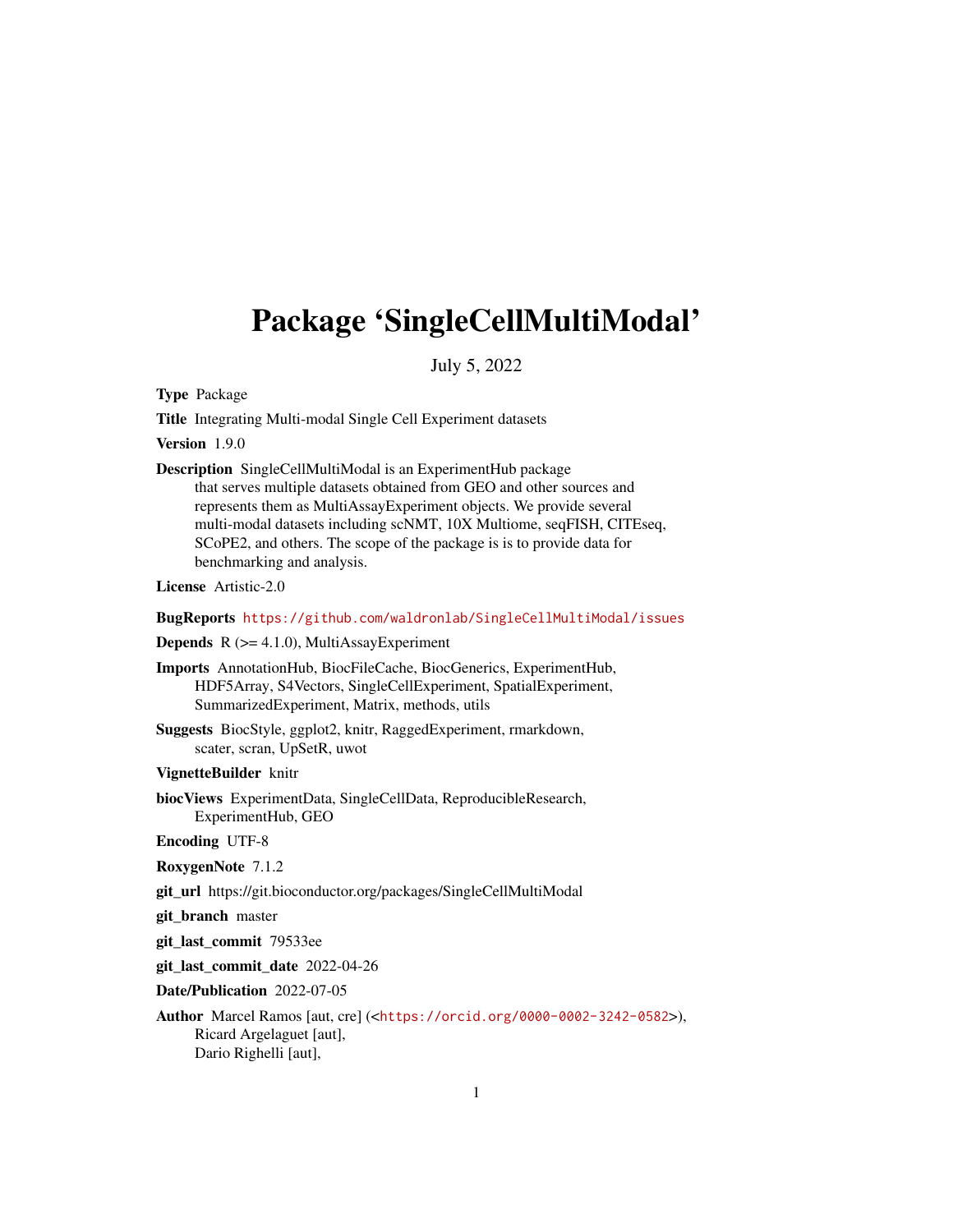<span id="page-1-0"></span>Kelly Eckenrode [aut], Levi Waldron [aut]

Maintainer Marcel Ramos <marcel.ramos@roswellpark.org>

# R topics documented:

|       | Single Cell Multi Modal-package $\ldots \ldots \ldots \ldots \ldots \ldots \ldots \ldots \ldots \ldots \ldots 2$ |  |  |  |  |  |  |  |  |  |  |  |  |  |  |  |  |  |
|-------|------------------------------------------------------------------------------------------------------------------|--|--|--|--|--|--|--|--|--|--|--|--|--|--|--|--|--|
|       |                                                                                                                  |  |  |  |  |  |  |  |  |  |  |  |  |  |  |  |  |  |
|       |                                                                                                                  |  |  |  |  |  |  |  |  |  |  |  |  |  |  |  |  |  |
|       |                                                                                                                  |  |  |  |  |  |  |  |  |  |  |  |  |  |  |  |  |  |
|       |                                                                                                                  |  |  |  |  |  |  |  |  |  |  |  |  |  |  |  |  |  |
|       |                                                                                                                  |  |  |  |  |  |  |  |  |  |  |  |  |  |  |  |  |  |
|       |                                                                                                                  |  |  |  |  |  |  |  |  |  |  |  |  |  |  |  |  |  |
|       |                                                                                                                  |  |  |  |  |  |  |  |  |  |  |  |  |  |  |  |  |  |
|       |                                                                                                                  |  |  |  |  |  |  |  |  |  |  |  |  |  |  |  |  |  |
| Index |                                                                                                                  |  |  |  |  |  |  |  |  |  |  |  |  |  |  |  |  |  |

SingleCellMultiModal-package

*SingleCellMultiModal-package*

#### Description

The SingleCellMultiModal package provides a convenient and user-friendly representation of multimodal data from project such as 'scNMT' for mouse gastrulation.

#### Author(s)

Maintainer: Marcel Ramos <marcel.ramos@roswellpark.org> [\(ORCID\)](https://orcid.org/0000-0002-3242-0582)

Authors:

- Ricard Argelaguet <ricard@ebi.ac.uk>
- Dario Righelli <dario.righelli@gmail.com>
- Kelly Eckenrode <kelly.eckenrode@sph.cuny.edu>
- Levi Waldron <lwaldron.research@gmail.com>

#### See Also

Useful links:

• Report bugs at <https://github.com/waldronlab/SingleCellMultiModal/issues>

# Examples

help(package = "SingleCellMultiModal")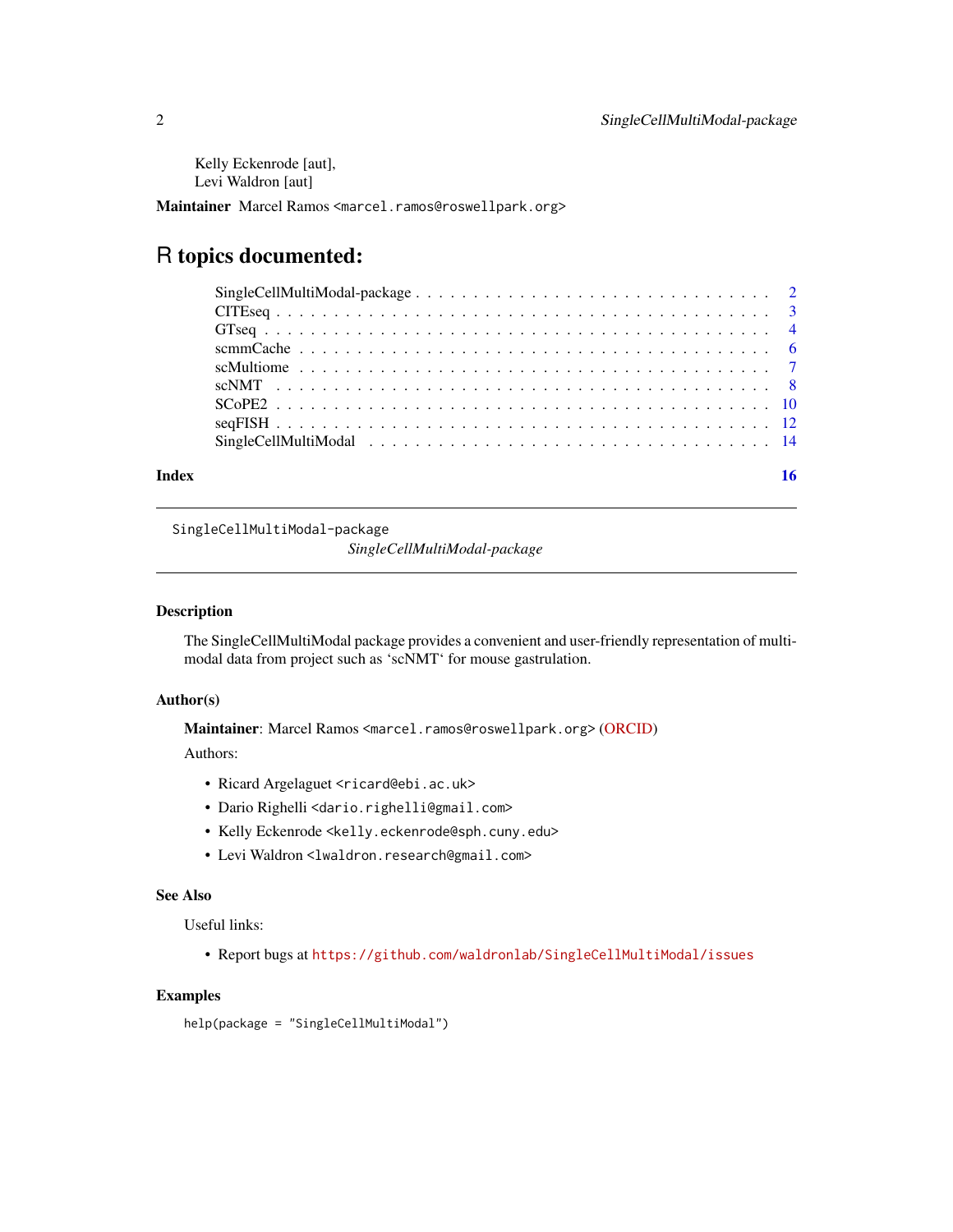<span id="page-2-0"></span>

#### Description

CITEseq function assembles data on-the-fly from 'ExperimentHub' to provide a [MultiAssayExper](#page-0-0)[iment](#page-0-0) container. The 'DataType' argument provides access to the available datasets associated to the package.

#### Usage

```
CITEseq(
  DataType = c("cord_blood", "peripheral_blood"),
  modes = "*",
  version = "1.0.0".dry.run = TRUE,
  verbose = TRUE,
  DataClass = c("MultiAssayExperiment", "SingleCellExperiment"),
  ...
\mathcal{L}
```
#### Arguments

| DataType  | character(1) indicating the identifier of the dataset to retrieve. (default "cord_blood")                            |
|-----------|----------------------------------------------------------------------------------------------------------------------|
| modes     | character() The assay types or modes of data to obtain these include scADT and<br>scRNA-seq data by default.         |
| version   | character(1) Either version '1.0.0' depending on data version required.                                              |
| dry.run   | logical(1) Whether to return the dataset names before actual download (default<br>TRUE)                              |
| verbose   | logical(1) Whether to show the dataset currently being (down)loaded (default<br>TRUE)                                |
| DataClass | either MultiAssayExperiment or SingleCellExperiment data classes can be re-<br>turned (default MultiAssayExperiment) |
| $\ddotsc$ | Additional arguments passed on to the ExperimentHub-class constructor                                                |

# Details

CITEseq data are a combination of single cell transcriptomics and about a hundread of cell surface proteins.

Available datasets are:

- cord\_blood: a dataset of single cells of cord blood as provided in Stoeckius et al. (2017).
	- scRNA\_Counts Stoeckius scRNA-seq gene count matrix
	- scADT Stoeckius antibody-derived tags (ADT) data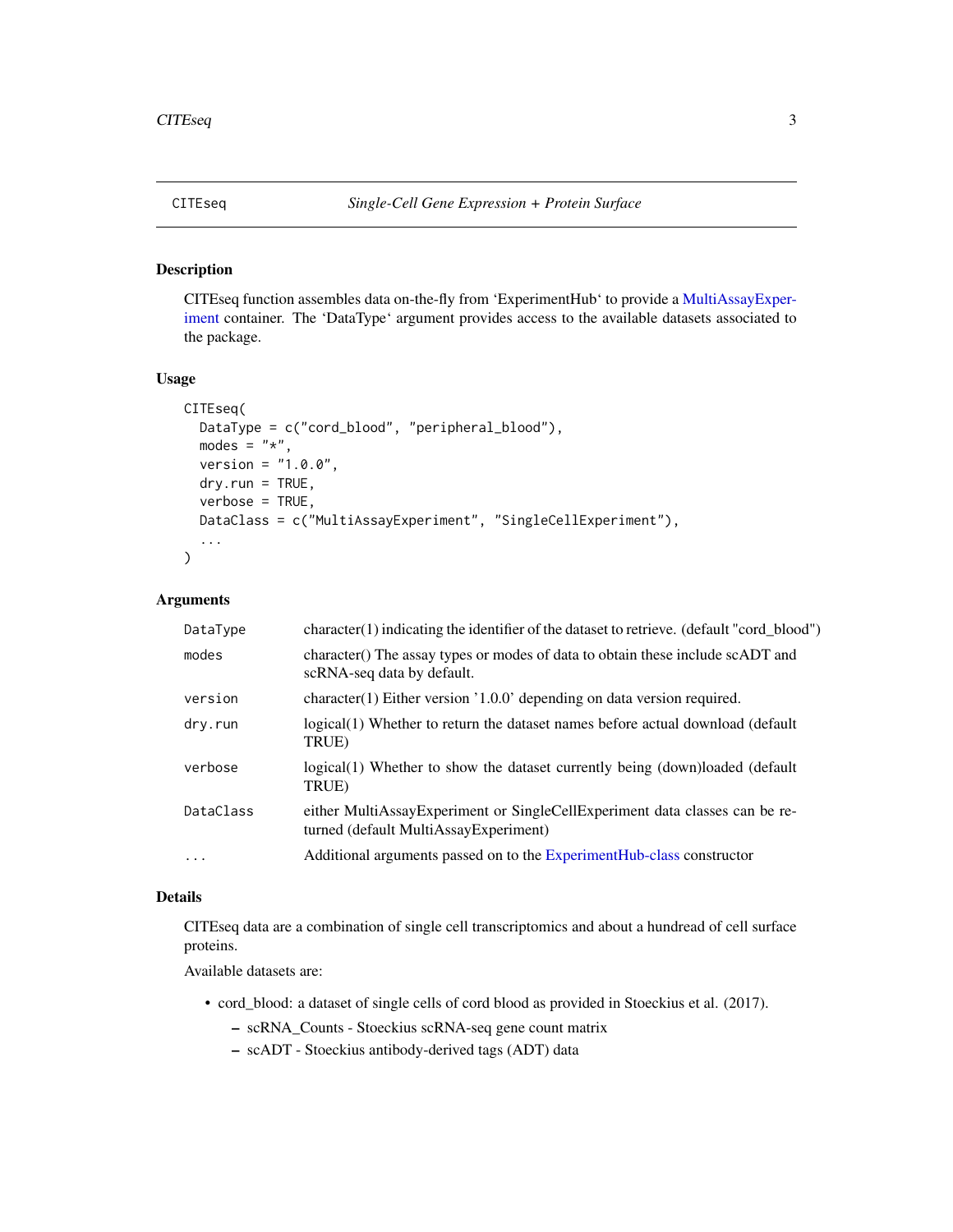- <span id="page-3-0"></span>• peripheral\_blood: a dataset of single cells of peripheral blood as provided in Mimitou et al. (2019). We provide two different conditions controls (CTRL) and Cutaneous T-cell Limphoma (CTCL). Just build appropriate modes regex for subselecting the dataset modes.
	- scRNA Mimitou scRNA-seq gene count matrix
	- scADT Mimitou antibody-derived tags (ADT) data
	- scHTO Mimitou Hashtag Oligo (HTO) data
	- TCRab Mimitou T-cell Receptors (TCR) alpha and beta available through the object metadata.
	- TCRgd Mimitou T-cell Receptors (TCR) gamma and delta available through the object metadata.

### Value

A single cell multi-modal [MultiAssayExperiment/](#page-0-0) [SingleCellExperiment](#page-0-0) or informative 'data.frame' when 'dry.run' is 'TRUE'

#### Author(s)

Dario Righelli

Dario Righelli

#### References

Stoeckius et al. (2017), Mimitou et al. (2019)

#### Examples

```
mae <- CITEseq(DataType="cord_blood", dry.run=FALSE)
experiments(mae)
```
GTseq *Parallel sequencing data of single-cell genomes and transcriptomes*

#### Description

GTseq assembles data on-the-fly from ExperimentHub to provide a [MultiAssayExperiment](#page-0-0) container. The DataType argument provides access to the mouse\_embryo\_8\_cell dataset as obtained from Macaulay et al. (2015). Protocol information for this dataset is available from Macaulay et al. (2016). See references.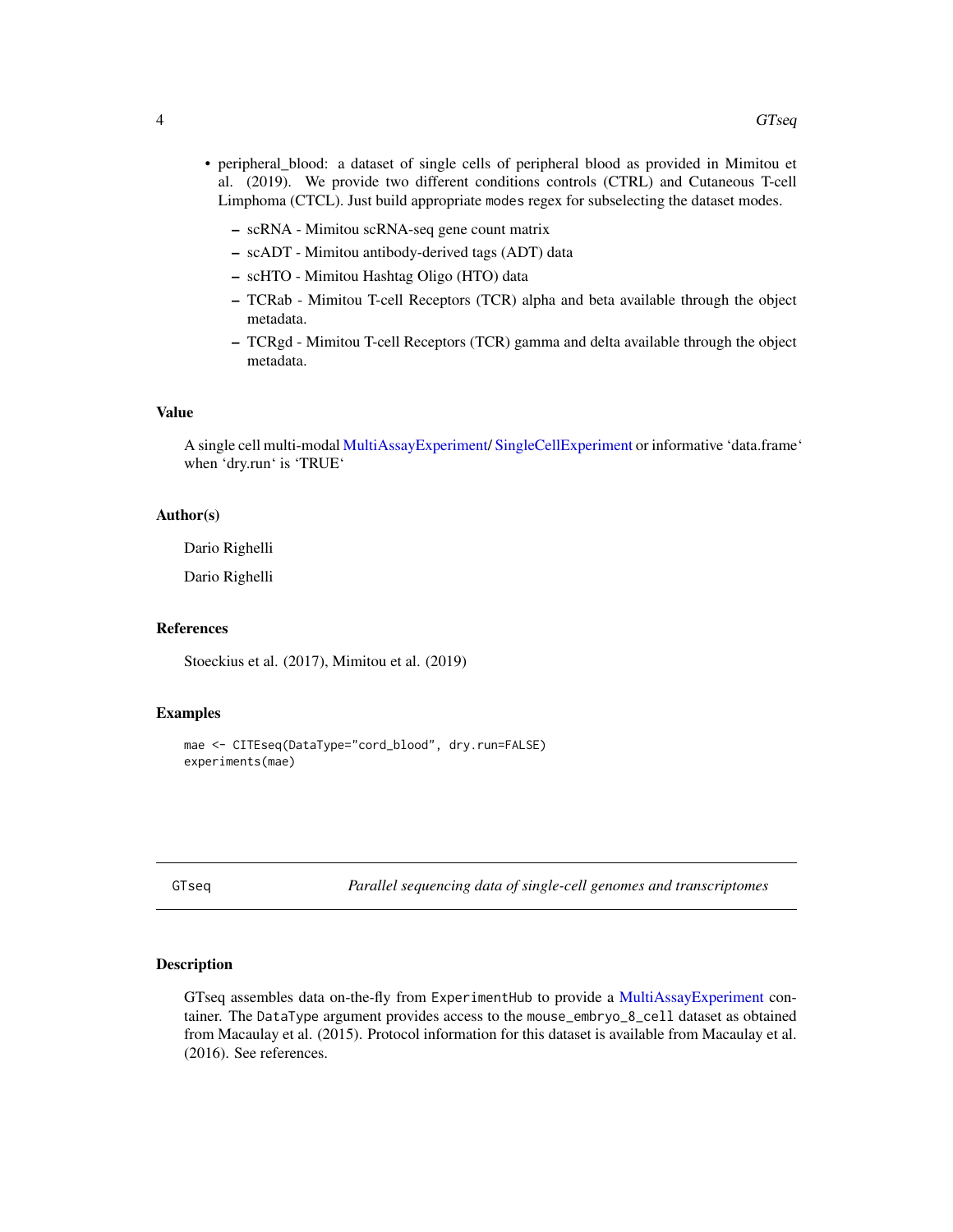#### <span id="page-4-0"></span> $GTseq$  5

# Usage

```
GTseq(
  DataType = "mouse_embryo_8_cell",
  modes = "*",
  version = "1.0.0",
  dry.run = TRUE,
  verbose = TRUE,
  ...
\mathcal{L}
```
#### Arguments

| DataType  | character(1) Indicates study that produces this type of data (default: 'mouse_embryo_8_cell')                                                                                                                       |
|-----------|---------------------------------------------------------------------------------------------------------------------------------------------------------------------------------------------------------------------|
| modes     | character() A wildcard / glob pattern of modes, such as "*omic". A wildcard<br>of "*" will return all modes including copy numbers ("genomic") and RNA-seq<br>read counts ("transcriptomic"), which is the default. |
| version   | character(1). Currently, only version $1.00$ .                                                                                                                                                                      |
| dry.run   | logical(1) Whether to return the dataset names before actual download (default<br>TRUE)                                                                                                                             |
| verbose   | logical(1) Whether to show the dataset currently being (down)loaded (default<br>TRUE)                                                                                                                               |
| $\ddotsc$ | Additional arguments passed on to the ExperimentHub-class constructor                                                                                                                                               |

# Details

G&T-seq is a combination of Picoplex amplified gDNA sequencing (genome) and SMARTSeq2 amplified cDNA sequencing (transcriptome) of the same cell. For more information, see Macaulay et al. (2015).

- mouse\_embryo\_8\_cell:
	- genomic integer copy numbers as detected from scDNA-seq
	- transcriptomic raw read counts as quantified from scRNA-seq

#### Value

A single cell multi-modal [MultiAssayExperiment](#page-0-0) or informative data.frame when dry.run is **TRUE** 

# metadata

The MultiAssayExperiment metadata includes the original function call that saves the function call and the data version requested.

#### Source

<https://www.ebi.ac.uk/ena/browser/view/PRJEB9051>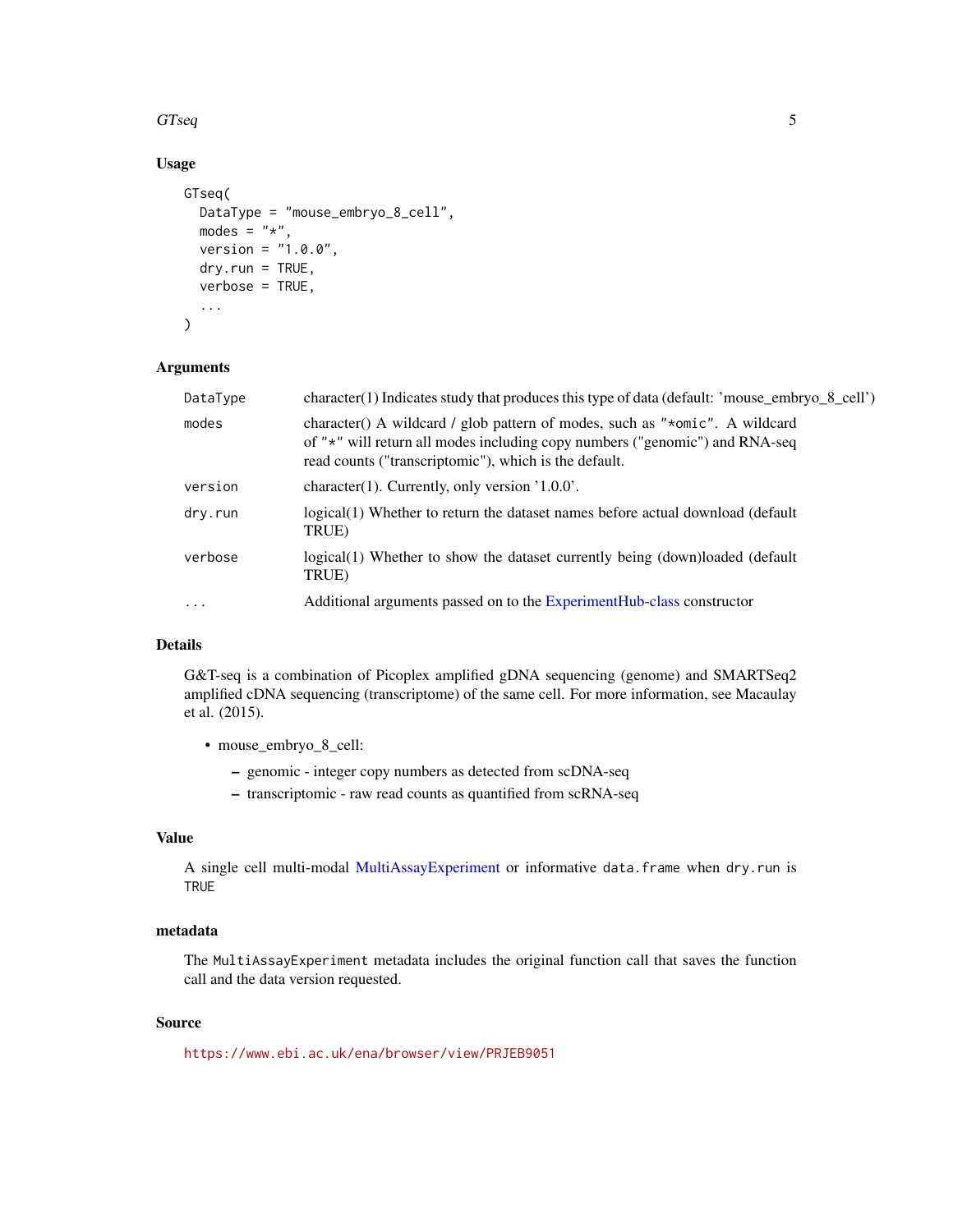## <span id="page-5-0"></span>References

```
Macaulay et al. (2015) G&T-seq: parallel sequencing of single-cell
genomes and transcriptomes. Nat Methods, 12:519–22.
```
Macaulay et al. (2016) Separation and parallel sequencing of the genomes and transcriptomes of single cells using G&T-seq. Nat Protoc, 11:2081–103.

# See Also

SingleCellMultiModal-package

#### Examples

GTseq()

scmmCache *Manage cache / download directories for study data*

# Description

Managing data downloads is important to save disk space and re-downloading data files. This can be done effortlessly via the integrated BiocFileCache system.

#### Usage

```
scmmCache(...)
setCache(
  directory = tools::R_user_dir("SingleCellMultiModal", "cache"),
 verbose = TRUE,
 ask = interactive()
\lambda
```

```
removeCache(accession)
```
#### Arguments

| $\cdots$  | For scmmCache, arguments passed to setCache                                                                                                            |
|-----------|--------------------------------------------------------------------------------------------------------------------------------------------------------|
| directory | $character(1)$ The file location where the cache is located. Once set, future down-<br>loads will go to this folder. See setCache section for details. |
| verbose   | Whether to print descriptive messages                                                                                                                  |
| ask       | logical(1) (default TRUE when interactive()) Confirm the file location of the<br>cache directory                                                       |
| accession | $character(1)$ A single string indicating the accession number of the study                                                                            |
|           |                                                                                                                                                        |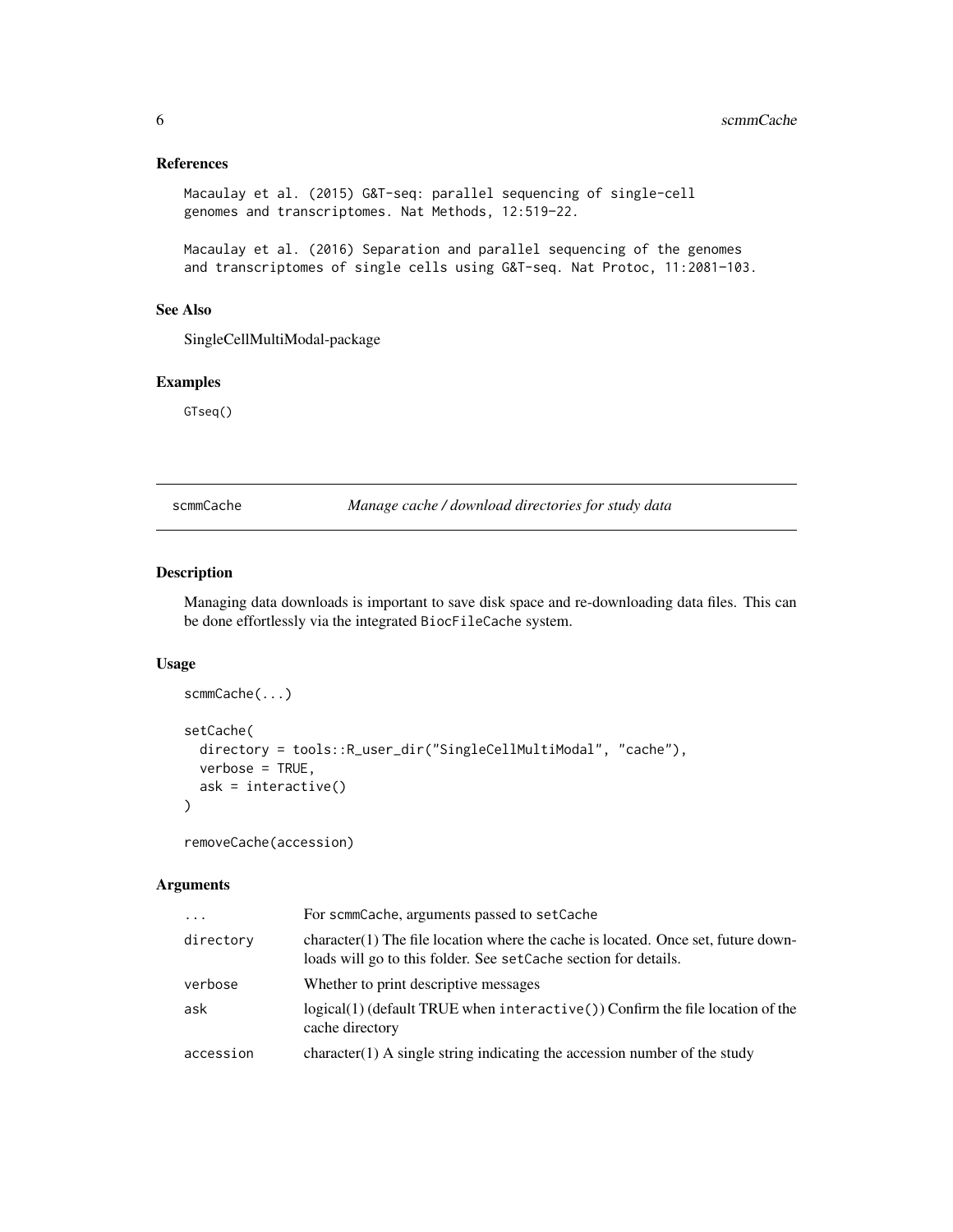#### <span id="page-6-0"></span>scMultiome 7 and 2008 and 2008 and 2008 and 2008 and 2008 and 2008 and 2008 and 2008 and 2008 and 2008 and 200

#### Value

The directory / option of the cache location

#### scmmCache

Get the directory location of the cache. It will prompt the user to create a cache if not already created. A specific directory can be used via setCache.

#### setCache

Specify the directory location of the data cache. By default, it will go into the user's home and pack-age name directory as given by [R\\_user\\_dir](#page-0-0) (default: varies by system e.g., for Linux: '\$HOME/.cache/R/SingleCellMultiMod

#### removeCache

Some files may become corrupt when downloading, this function allows the user to delete the tarball associated with a study number in the cache.

#### Examples

```
getOption("scmmCache")
scmmCache()
```
scMultiome *Single-cell Multiome ATAC + Gene Expression*

#### Description

scMultiome currently allows users to download 10K Peripheral Blood Mononuclear Cells provided by [10x Genomics website](https://support.10xgenomics.com/single-cell-multiome-atac-gex/datasets) (DataType = "pbmc\_10x"). This technology enables simultaneous profiling of the transcriptome (using 3' gene expression) and epigenome (using ATAC-seq) from single cells to deepen our understanding of how genes are expressed and regulated across different cell types. Data prepared by Ricard Argelaguet.

#### Usage

```
scMultiome(
 DataType = "pbmc_10x",
 modes = "*",
  version = "1.0.0",format = c("MTX", "HDF5"),dry.run = TRUE,verbose = TRUE,
  ...
)
```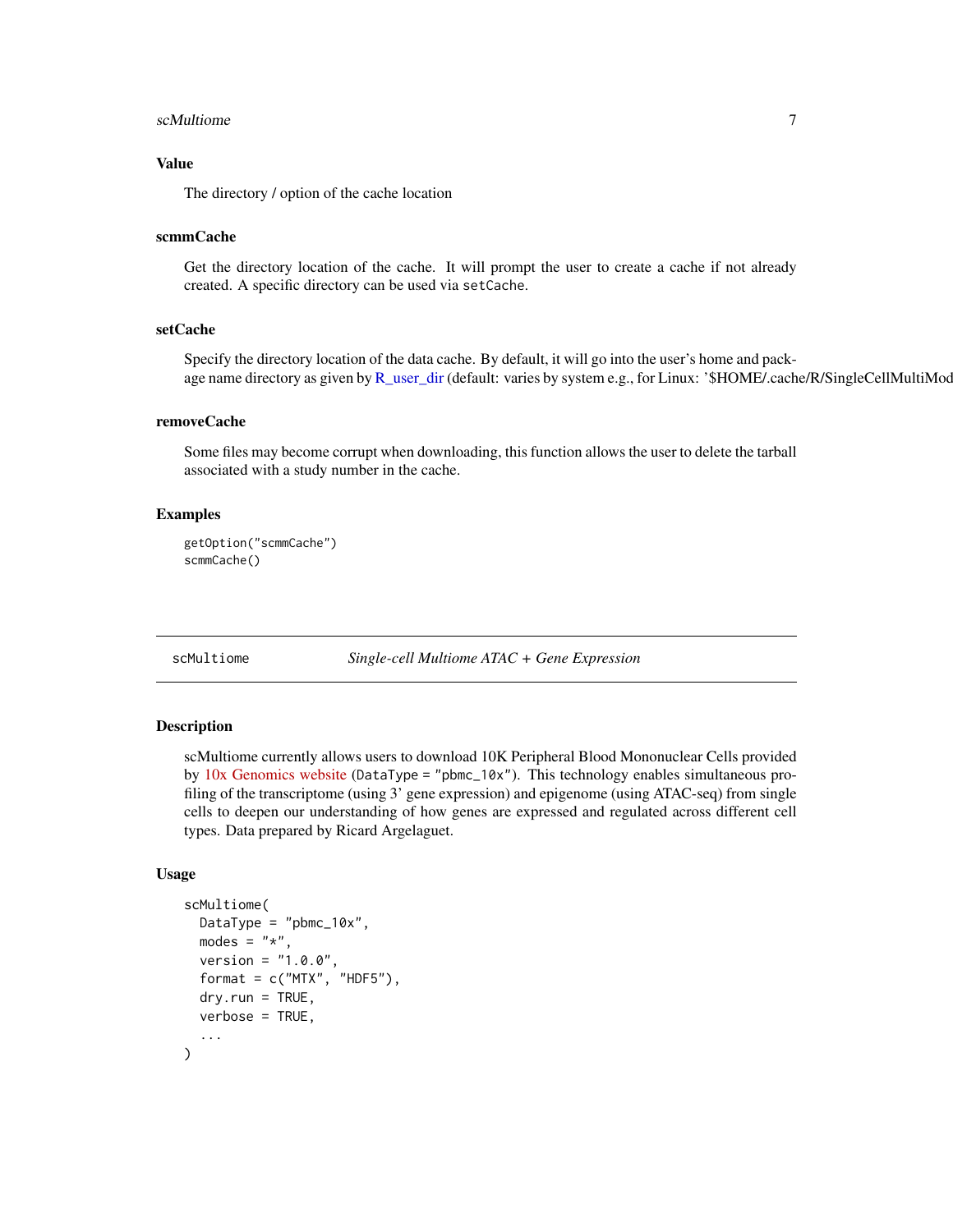#### <span id="page-7-0"></span>Arguments

| DataType | $character(1)$ Indicates study that produces this type of data (default: 'mouse_gastrulation')                                                                                                                         |
|----------|------------------------------------------------------------------------------------------------------------------------------------------------------------------------------------------------------------------------|
| modes    | character() A wildcard / glob pattern of modes, such as " $acc*$ ". A wildcard of<br>"*" will return all modes including Chromatin Accessibilty ("acc"), Methylation<br>("met"), RNA-seq ("rna") which is the default. |
| version  | character(1) Either version $10.0$ or $20.0$ depending on data version required<br>$(default '1.0.0')$ . See version section.                                                                                          |
| format   | Either MTX or HDF5 data format (default MTX)                                                                                                                                                                           |
| dry.run  | logical(1) Whether to return the dataset names before actual download (default<br>TRUE)                                                                                                                                |
| verbose  | logical(1) Whether to show the dataset currently being (down)loaded (default<br>TRUE)                                                                                                                                  |
| $\cdots$ | Additional arguments passed on to the ExperimentHub-class constructor                                                                                                                                                  |
|          |                                                                                                                                                                                                                        |

# Details

Users are able to choose from either an MTX or HDF5 file format as the internal data representation. The MTX (Matrix Market) format allows users to load a sparse dgCMatrix representation. Choosing HDF5 gives users a sparse HDF5Array class object.

#### Value

A 10X PBMC MultiAssayExperiment object

#### Examples

scMultiome(DataType = "pbmc\_10x", modes = " $*$ ", dry.run = TRUE)

scNMT *Single-cell Nucleosome, Methylation and Transcription sequencing*

#### Description

scNMT assembles data on-the-fly from ExperimentHub to provide a [MultiAssayExperiment](#page-0-0) container. The DataType argument provides access to the mouse\_gastrulation dataset as obtained from Argelaguet et al. (2019; DOI: 10.1038/s41586-019-1825-8). Pre-processing code can be seen at [https://github.com/rargelaguet/scnmt\\_gastrulation](https://github.com/rargelaguet/scnmt_gastrulation). Protocol information for this dataset is available at Clark et al. (2018). See the vignette for the full citation.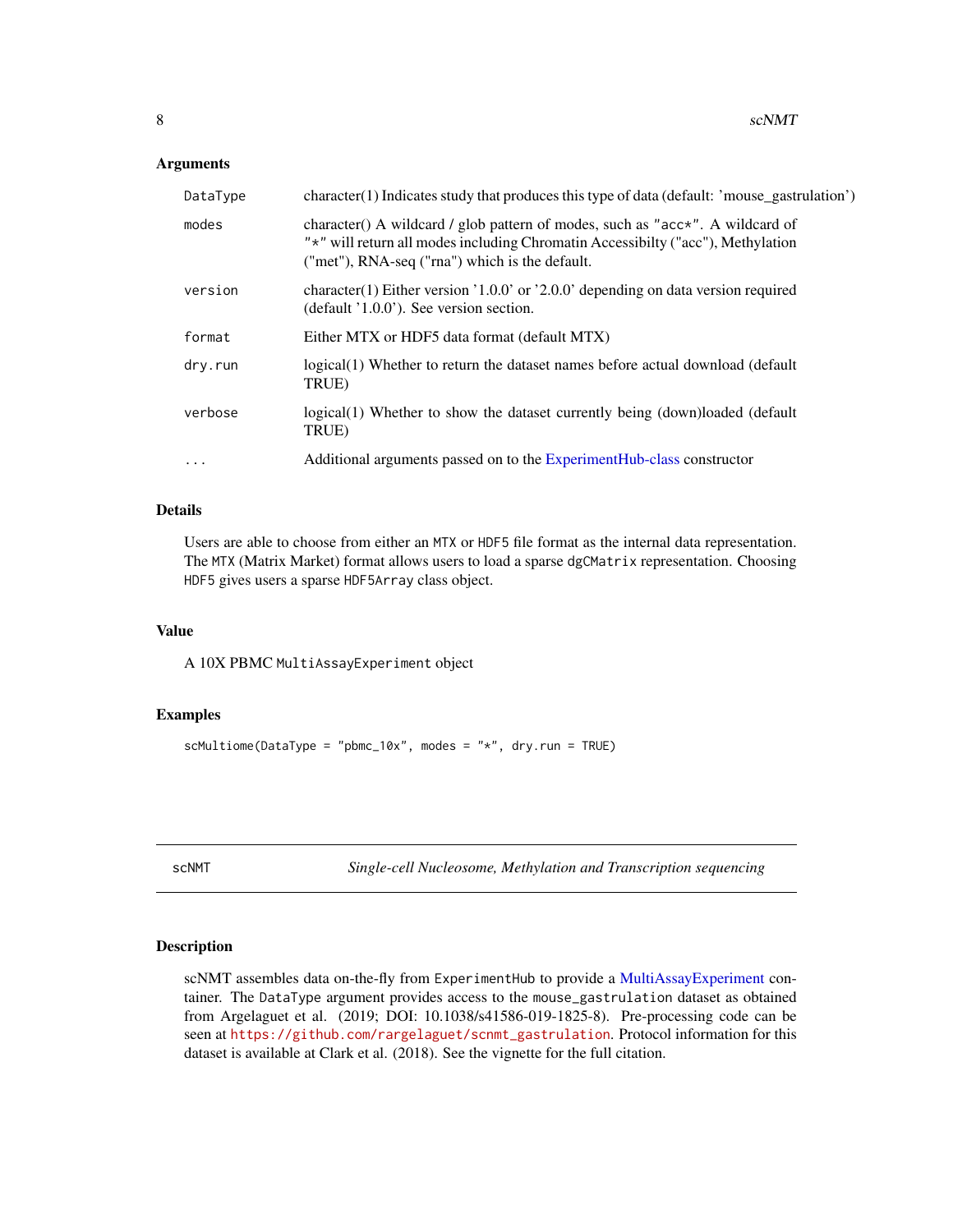#### <span id="page-8-0"></span>scNMT 9

# Usage

```
scNMT(
 DataType = "mouse_gastrulation",
 modes = "*",
 version = "1.0.0",
 dry.run = TRUE,verbose = TRUE,
  ...
)
```
#### Arguments

| DataType  | $character(1)$ Indicates study that produces this type of data (default: 'mouse_gastrulation')                                                                                                                     |
|-----------|--------------------------------------------------------------------------------------------------------------------------------------------------------------------------------------------------------------------|
| modes     | character() A wildcard / glob pattern of modes, such as "acc*". A wildcard of<br>"*" will return all modes including Chromatin Accessibilty ("acc"), Methylation<br>("met"), RNA-seq ("rna") which is the default. |
| version   | character(1) Either version '1.0.0' or '2.0.0' depending on data version required<br>(default '1.0.0'). See version section.                                                                                       |
| dry.run   | logical(1) Whether to return the dataset names before actual download (default<br>TRUE)                                                                                                                            |
| verbose   | logical(1) Whether to show the dataset currently being (down)loaded (default<br>TRUE)                                                                                                                              |
| $\ddotsc$ | Additional arguments passed on to the ExperimentHub-class constructor                                                                                                                                              |

# Details

scNMT is a combination of RNA-seq (transcriptome) and an adaptation of Nucleosome Occupancy and Methylation sequencing (NOMe-seq, the methylome and chromatin accessibility) technologies. For more information, see Reik et al. (2018) DOI: 10.1038/s41467-018-03149-4

```
\itemize{
   \item{mouse_gastrulation:}
    \itemize{
        \item{rna} - RNA-seq
       \item{acc_*} - chromatin accessibility
       \item{met_*} - DNA methylation
       \itemize{
            \item{cgi} - CpG islands
            \item{CTCF} - footprints of CTCF binding
            \item{DHS} - DNase Hypersensitive Sites
            \item{genebody} - gene bodies
            \item{p300} - p300 binding sites
            \item{promoter} - gene promoters
       }
   }
}
Special thanks to Al J Abadi for preparing the published data in time
```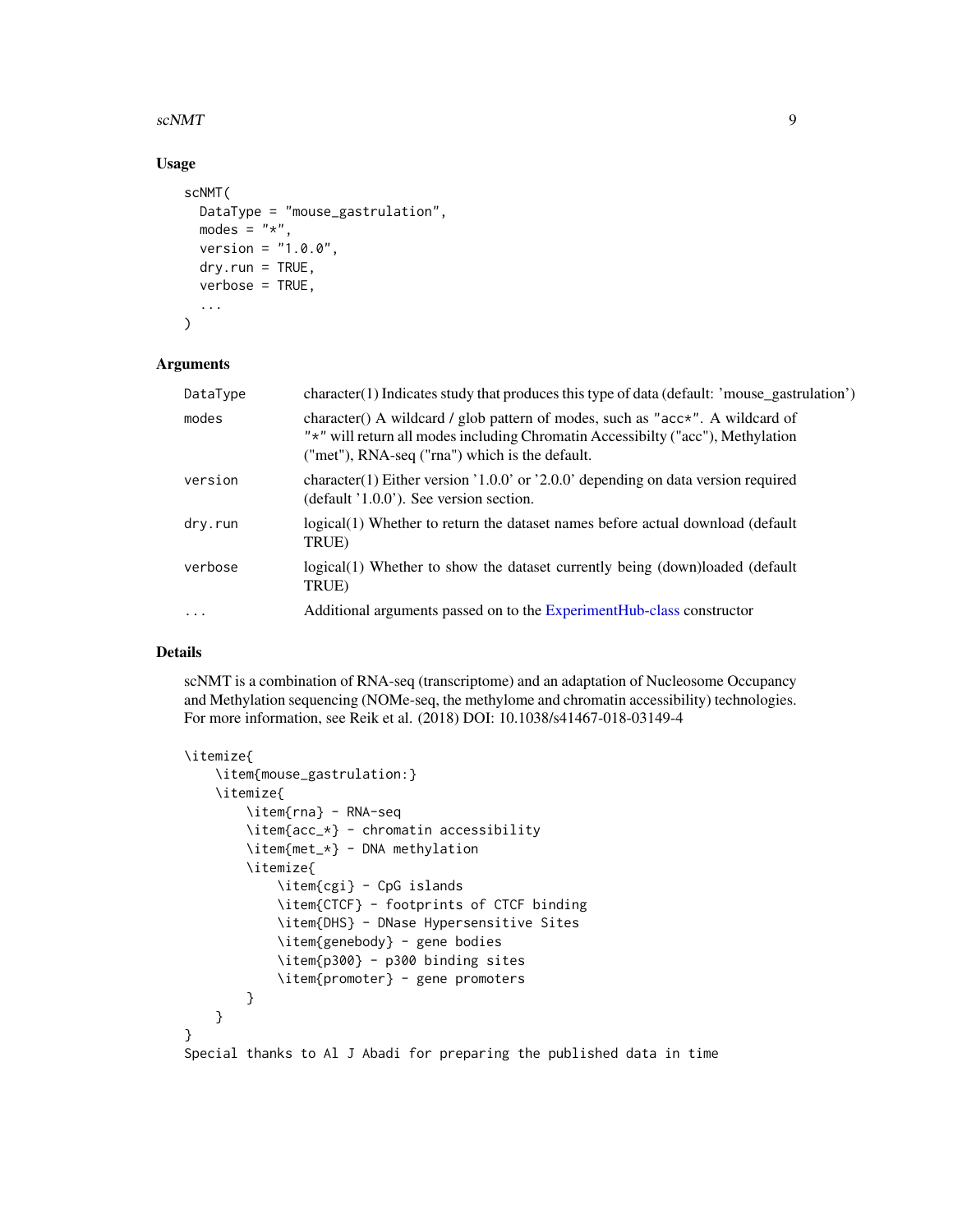for the 2020 BIRS Workshop, see the link here: url{https://github.com/BIRSBiointegration/Hackathon/tree/master/scNMT-seq}

#### Value

A single cell multi-modal [MultiAssayExperiment](#page-0-0) or informative data.frame when dry.run is **TRUE** 

#### versions

Version '1.0.0' of the scNMT mouse\_gastrulation dataset includes all of the above mentioned assay technologies with filtering of cells based on quality control metrics. Version '2.0.0' contains all of the cells without the QC filter and does not contain CTCF binding footprints or p300 binding sites.

#### metadata

The MultiAssayExperiment metadata includes the original function call that saves the function call and the data version requested.

#### Source

[http://ftp.ebi.ac.uk/pub/databases/scnmt\\_gastrulation/](http://ftp.ebi.ac.uk/pub/databases/scnmt_gastrulation/)

#### References

Argelaguet et al. (2019)

### See Also

SingleCellMultiModal-package

#### Examples

```
scNMT(DataType = "mouse_gastrulation", modes = "*",
    version = "1.0.0", dry.run = TRUE)
```
SCoPE2 *Single-cell RNA sequencing and proteomics*

# Description

SCoPE2 assembles data on-the-fly from ExperimentHub to provide a [MultiAssayExperiment](#page-0-0) container. The DataType argument provides access to the SCoPE2 dataset as provided by Specht et al. (2020; DOI: http://dx.doi.org/10.1101/665307). The article provides more information about the data acquisition and pre-processing.

<span id="page-9-0"></span>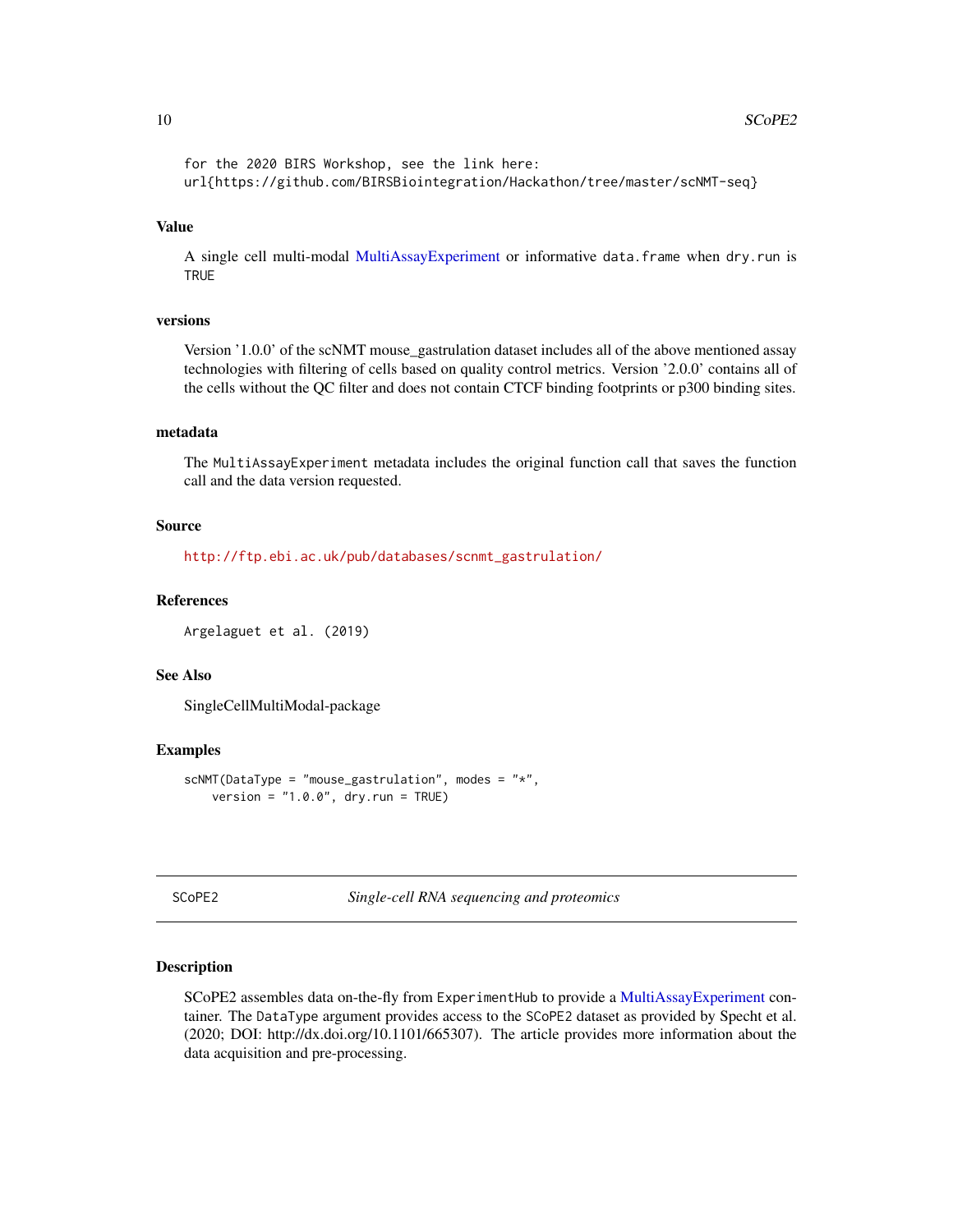#### <span id="page-10-0"></span> $SCoPE2$  11

### Usage

```
SCoPE2(
 DataType = "macrophage_differentiation",
 modes = "*",
 version = "1.0.0",dry.run = TRUE,verbose = TRUE,
  ...
)
```
#### Arguments

| DataType | $character(1)$ Indicates study that produces this type of data (default: 'macrophage_differentiation')                                                                                     |
|----------|--------------------------------------------------------------------------------------------------------------------------------------------------------------------------------------------|
| modes    | character() A wildcard / glob pattern of modes, such as "rna". A wildcard of<br>"*" will return all modes, that are transcriptome ("rna") or proteome ("protein")<br>which is the default. |
| version  | character(1), currently only version $1.0.0$ is available                                                                                                                                  |
| dry.run  | logical(1) Whether to return the dataset names before actual download (default<br>TRUE)                                                                                                    |
| verbose  | logical(1) Whether to show the dataset currently being (down)loaded (default<br>TRUE)                                                                                                      |
| $\cdots$ | Additional arguments passed on to the ExperimentHub-class constructor                                                                                                                      |

# Details

The SCoPE2 study combined scRNA-seq (transcriptome) and single-cell proteomics. The cells are monocytes that undergo macrophage differentiation. No annotation is available for the transcriptome data, but batch and cell type annotations are available for the proteomics data. The transcriptomics and proteomics data were not measured from the same cells but from a distinct set of cell cultures.

```
\itemize{
    \item{SCoPE2:}
    \itemize{
        \item{scRNAseq1} - single-cell transcriptome (batch 1)
        \item{scRNAseq2} - single-cell transcriptome (batch 2)
        \item{scp} - single-cell proteomics
    }
}
```
# Value

A single cell multi-modal [MultiAssayExperiment](#page-0-0) or informative data.frame when dry.run is **TRUE** 

#### Source

All files are linked from the slavovlab website <https://scope2.slavovlab.net/docs/data>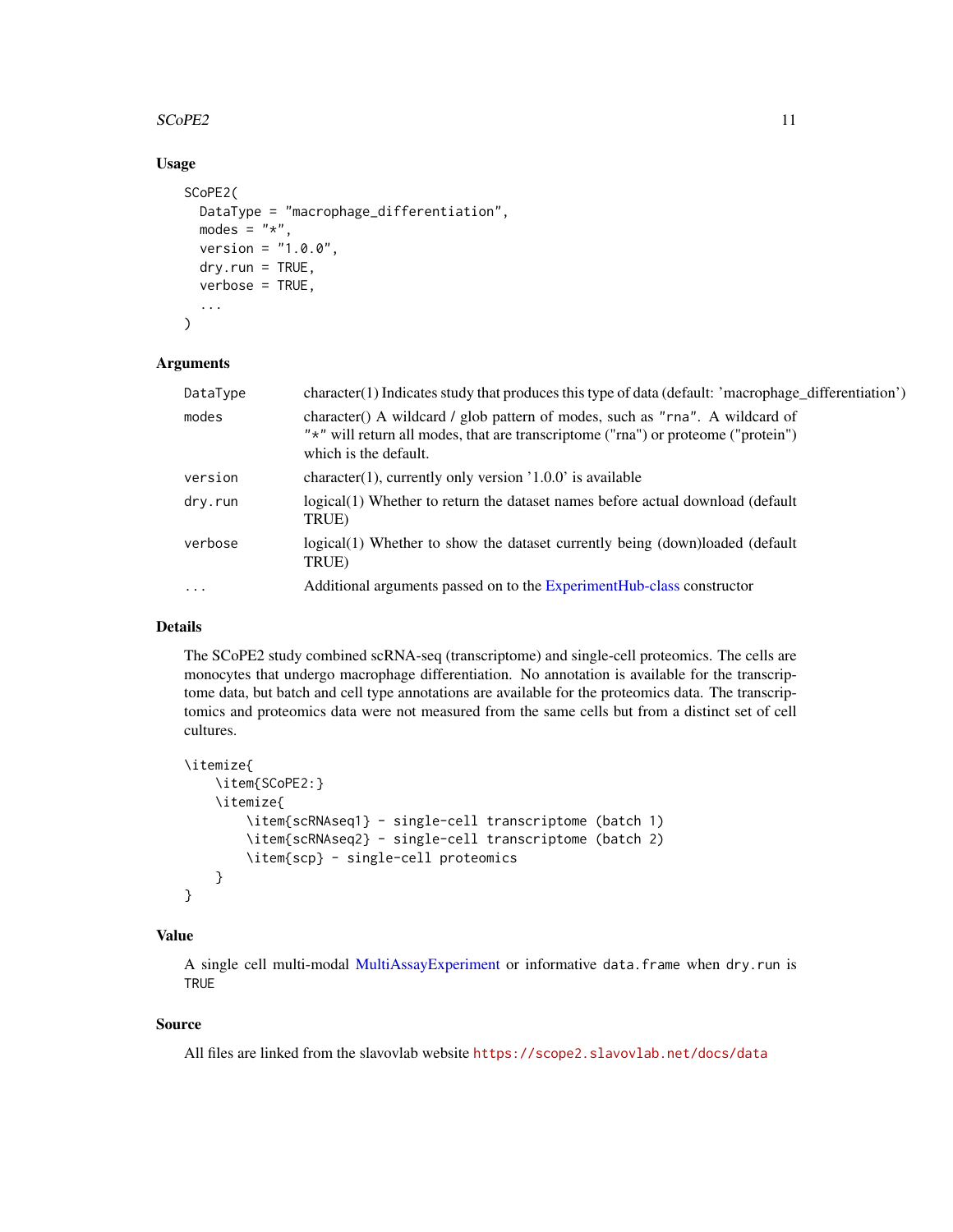# References

```
Specht, Harrison, Edward Emmott, Aleksandra A. Petelski, R.
Gray Huffman, David H. Perlman, Marco Serra, Peter Kharchenko,
Antonius Koller, and Nikolai Slavov. 2020. "Single-Cell
Proteomic and Transcriptomic Analysis of Macrophage
Heterogeneity." bioRxiv. https://doi.org/10.1101/665307.
```
# See Also

SingleCellMultiModal-package

#### Examples

```
SCoPE2(DataType = "macrophage_differentiation",
      modes = "*",
      version = "1.0.0",dry.run = TRUE)
```
seqFISH *Single-cell spatial + Gene Expression*

# Description

seqFISH function assembles data on-the-fly from 'ExperimentHub' to provide a [MultiAssayEx](#page-0-0)[periment](#page-0-0) container. Actually the 'DataType' argument provides access to the available datasets associated to the package.

#### Usage

```
seqFISH(
 DataType = "mouse_visual_cortex",
 modes = "*",version,
  dry.run = TRUE,
  verbose = TRUE,
  ...
\mathcal{E}
```
#### **Arguments**

| DataType | $character(1)$ indicating the identifier of the dataset to retrieve. (default "mouse_visual_cortex")                          |
|----------|-------------------------------------------------------------------------------------------------------------------------------|
| modes    | character () The assay types or modes of data to obtain these include seq-FISH<br>and scRNA-seq data by default.              |
| version  | character(1) Either version $1.00$ or $2.00$ depending on data version required<br>$(default '1.0.0')$ . See version section. |

<span id="page-11-0"></span>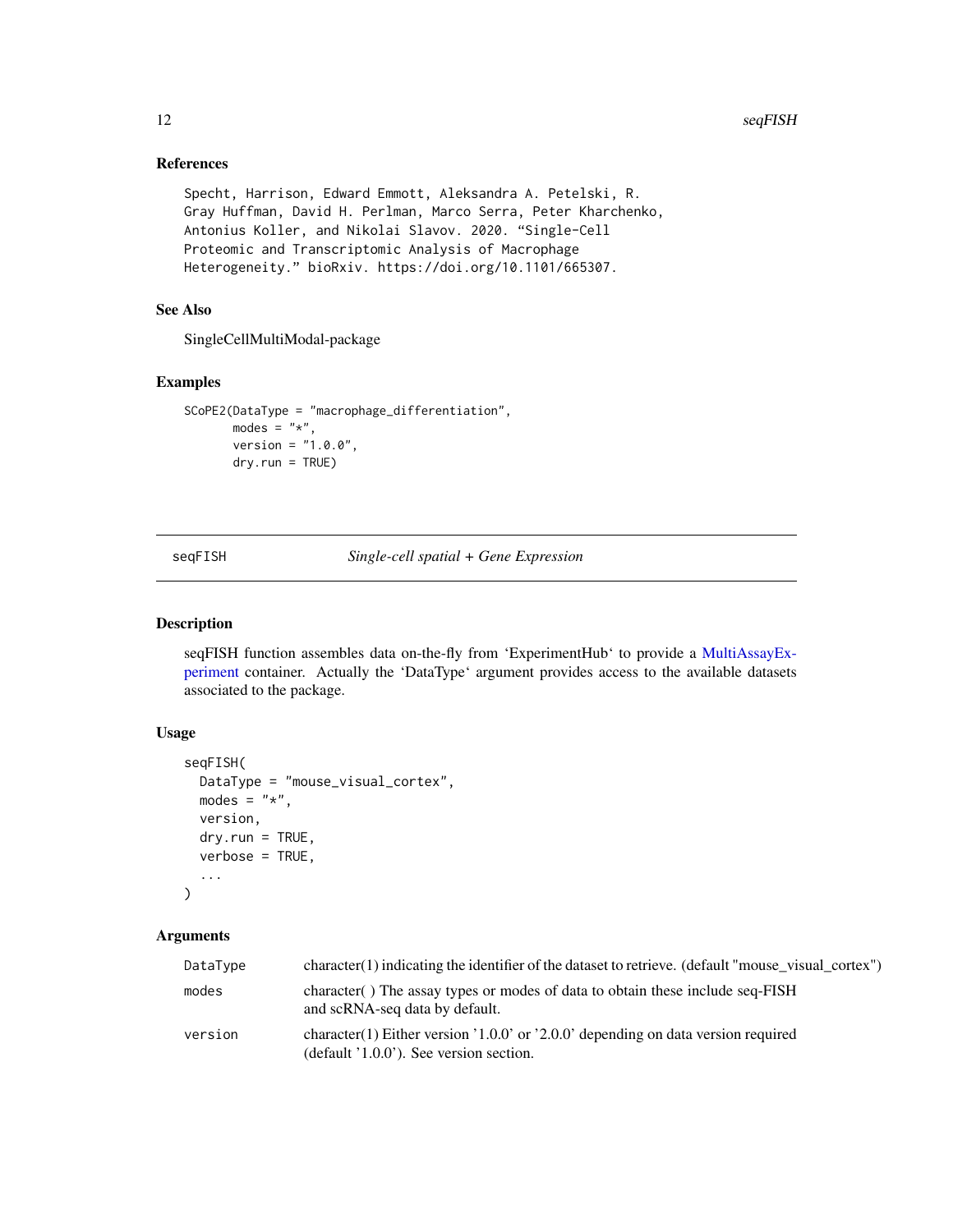#### <span id="page-12-0"></span> $\text{seqFISH}$  13

| dry.run | logical(1) Whether to return the dataset names before actual download (default<br>TRUE) |
|---------|-----------------------------------------------------------------------------------------|
| verbose | logical(1) Whether to show the dataset currently being (down)loaded (default<br>TRUE)   |
| $\cdot$ | Additional arguments passed on to the ExperimentHub-class constructor                   |

#### Details

seq FISH data are a combination of single cell spatial coordinates and transcriptomics for a few hundreds of genes. seq-FISH data can be combined for example with scRNA-seq data to unveil multiple aspects of cellular behaviour based on their spatial organization and transcription.

Available datasets are:

- mouse visual cortex: combination of seq-FISH data as obtained from Zhu et al. (2018) and scRNA-seq data as obtained from Tasic et al. (2016), Version 1.0.0 returns the full scRNA-seq data matrix, while version 2.0.0 returns the processed and subsetted scRNA-seq data matrix (produced for the Mathematical Frameworks for Integrative Analysis of Emerging Biological Data Types 2020 Workshop) The returned seqFISH data are always the processed ones for the same workshop.
	- scRNA\_Counts Tasic scRNA-seq gene count matrix
	- scRNA\_Labels Tasic scRNA-seq cell labels
	- seqFISH\_Coordinates Zhu seq-FISH spatial coordinates
	- seqFISH\_Counts Zhu seq-FISH gene counts matrix
	- seqFISH\_Labels Zhu seq-FISH cell labels

#### Value

A [MultiAssayExperiment](#page-0-0) of seq-FISH data

#### Author(s)

Dario Righelli <dario.righelli <at> gmail.com>

# **Examples**

```
seqFISH(DataType = "mouse_visual_cortex", modes = "*", version = "2.0.0",
    dry.run = TRUE)
```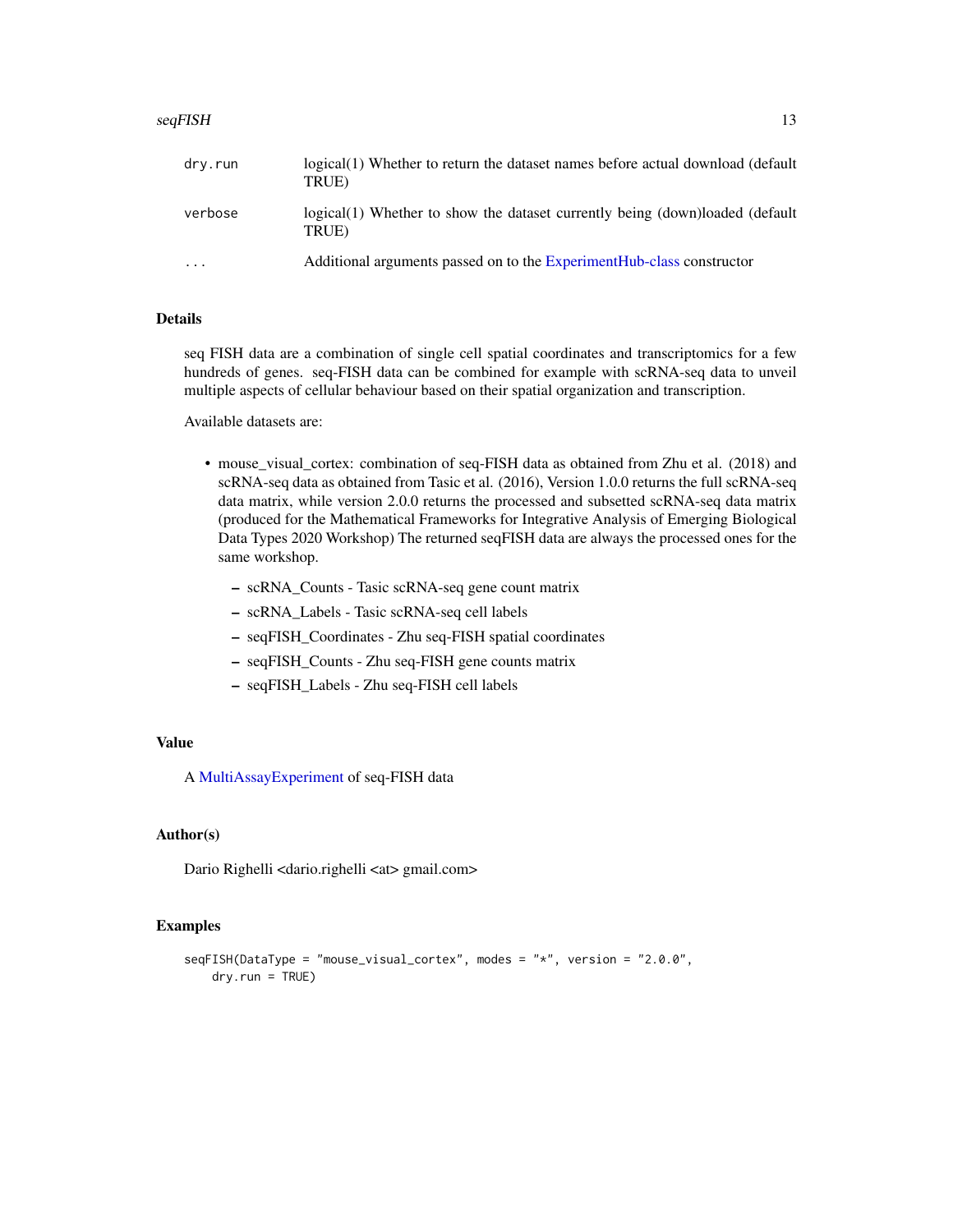<span id="page-13-0"></span>SingleCellMultiModal *Combining Modalities into one MultiAssayExperiment*

# Description

Combine multiple single cell modalities into one using the input of the individual functions.

#### Usage

```
SingleCellMultiModal(
  DataTypes,
 modes = "*",versions = "1.0.0",
  dry.run = TRUE,verbose = TRUE,
  ...
)
```
#### Arguments

| DataTypes  | character() A vector of data types as indicated in each individual function by the<br>DataType parameter. These can be any of the following: "mouse_gastrulation",<br>"pbmc_10x", "macrophage_differentiation", "cord_blood", "peripheral_blood",<br>"mouse_visual_cortex", "mouse_embryo_8_cell" |
|------------|---------------------------------------------------------------------------------------------------------------------------------------------------------------------------------------------------------------------------------------------------------------------------------------------------|
| modes      | list() A list or CharacterList of modes for each data type where each element<br>corresponds to one data type.                                                                                                                                                                                    |
| versions   | character() A vector of versions for each DataType. By default, version 1.0.0<br>is obtained for all data types.                                                                                                                                                                                  |
| dry.run    | logical(1) Whether to return the dataset names before actual download (default<br>TRUE)                                                                                                                                                                                                           |
| verbose    | logical(1) Whether to show the dataset currently being (down)loaded (default<br>TRUE)                                                                                                                                                                                                             |
| $\ddots$ . | Additional arguments passed on to the ExperimentHub-class constructor                                                                                                                                                                                                                             |

# Value

A multi-modality MultiAssayExperiment

#### metadata

The metadata in the MultiAssayExperiment contains the original function call used to generate the object (labeled as call), a call\_map which provides traceability of technology functions to DataType prefixes, and lastly, R version information as version.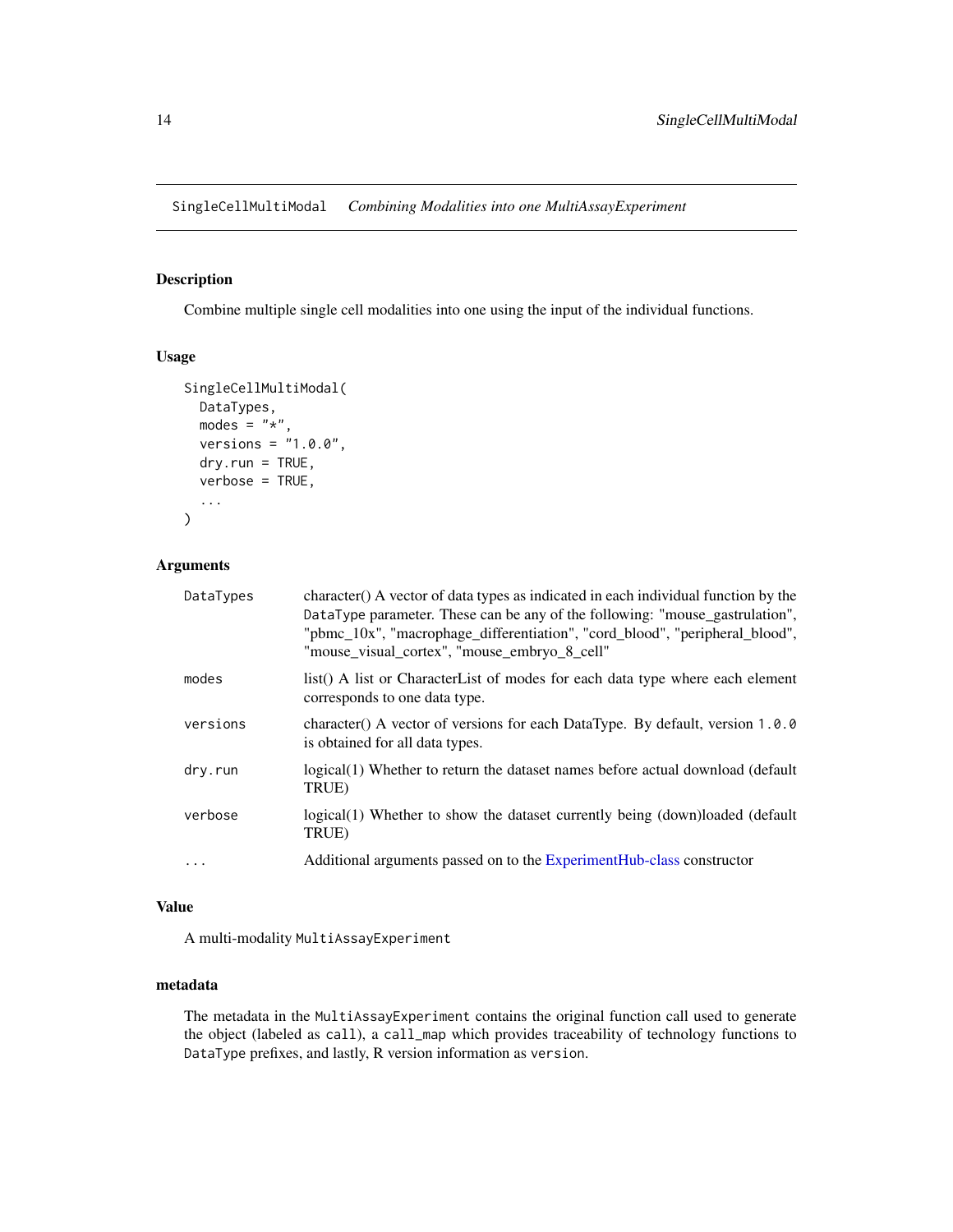# SingleCellMultiModal 15

# Examples

```
SingleCellMultiModal(c("mouse_gastrulation", "pbmc_10x"),
    modes = list(c("acc*", "met*"), "rna"),
    version = c("2.0.0", "1.0.0"), dry.run = TRUE, verbose = TRUE
\overline{)}
```